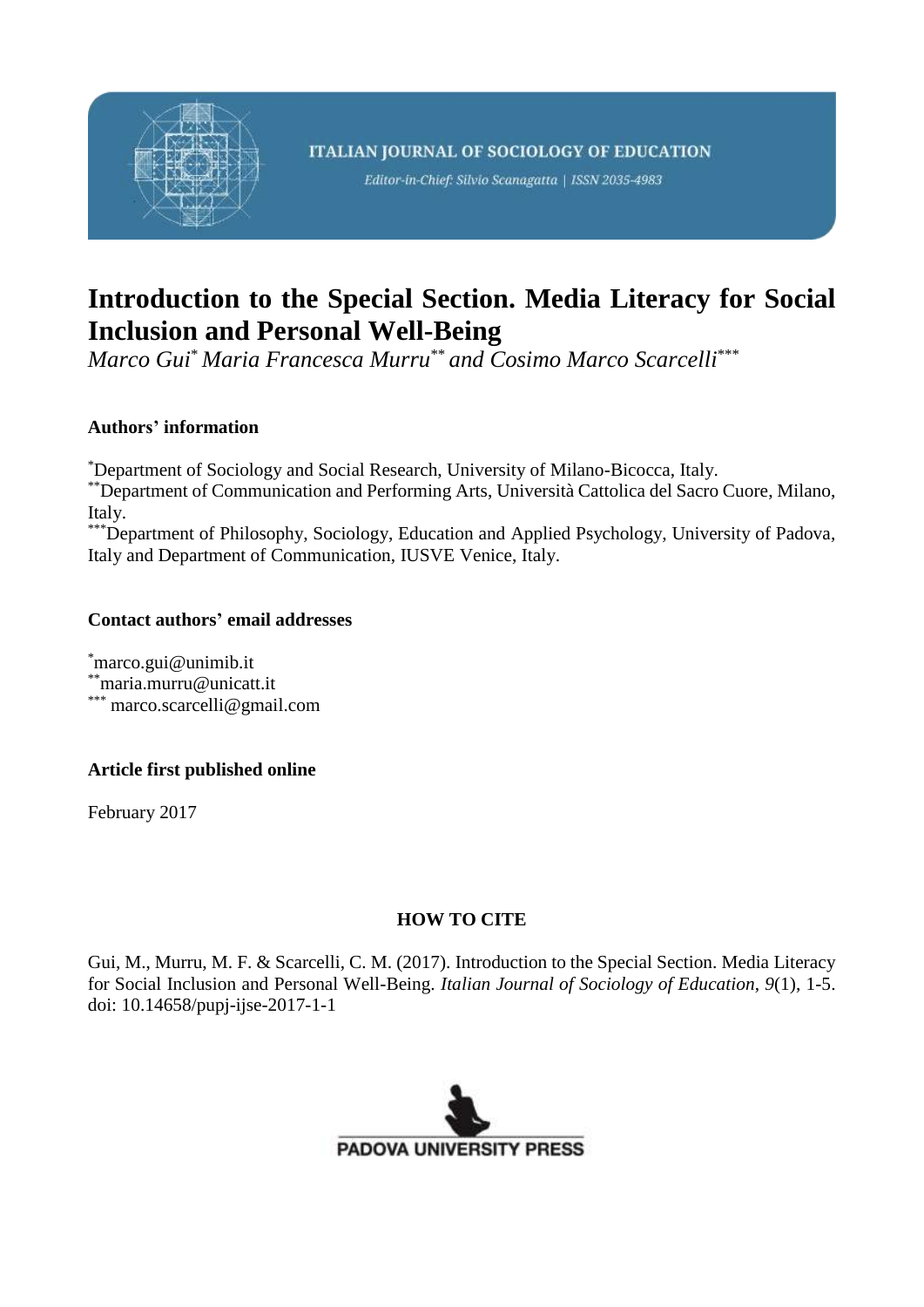## **Introduction to the Special Section. Media Literacy for Social Inclusion and Personal Well-Being**

*Marco Gui\* , Maria Francesca Murru***\*\****and Cosimo Marco Scarcelli* \*\*\*

As the guest editors of this special number of the Italian Journal of Sociology of education, we are glad to give here an account of the process that brought us to such an exciting issue. In our call for papers, published in January 2016, we considered that since digitalization, media has become more and more pervasive in the daily lives of individuals, especially of young people. As a reader of IJSE probably immediately notices, this special section represents another contribution to the debate around media and education dealt so well by the colleagues that took part in the special session edited by [Maddalena Colombo and Marco Pitzalis \(2016\).](http://ijse.padovauniversitypress.it/issue/8/2) With this new special issue, we tried to move the attention from the use of media in educational contexts to everyday life, in order to enrich our understanding of the complex media system that surrounds our life. Daily use of digital devices, especially by adolescents, constitutes one of the main areas of concern for teachers and parents (Giusti et al., 2015). Skills connected to information awareness, digital safety and peers connections are more and more important for young people's well-being. Indeed, the overabundance of choices, the specific characteristics of digital relationships, the economic interests behind many mass-diffused platforms and the convergence of different activities in the same devices constitute for users – young users in particular – a serious challenge for the exploitation of the entire beneficial potential of new media in their lives. Recent developments in the media

ITALIAN JOURNAL OF SOCIOLOGY OF EDUCATION, 9 (1), 2017

<u>.</u>

1

<sup>\*</sup> Department of Sociology and Social Research, University of Milano-Bicocca, Italy. E-mail: marco.gui@unimib.it

<sup>\*\*</sup> Department of Communication and Performing Arts, Università Cattolica del Sacro Cuore, Milano, Italy. E-mail: [maria.murru@unicatt.it](mailto:maria.murru@unicatt.it)

Department of Philosophy, Sociology, Education and Applied Psychology, University of Padova, Italy and Department of Communication, IUSVE Venice, Italy. E-mail: marco.scarcelli@gmail.com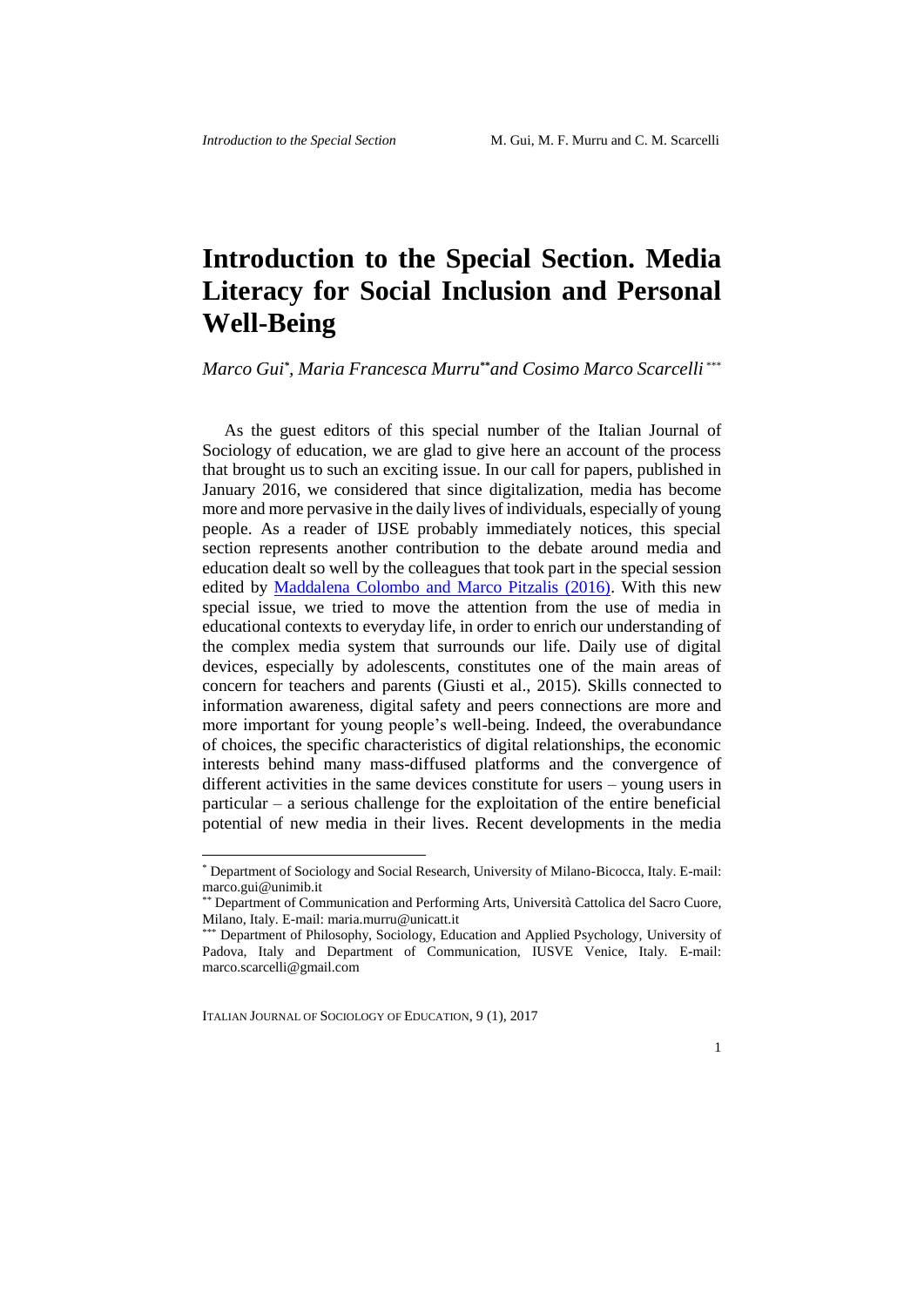landscape, together with the co-existence of different disciplinary perspectives on it, have shown the need to expand the notion of media literacy to include all those media competences that are developing in both formal and informal settings, in both professional and educational contexts, not only among children and young people, but also among working people and marginalized individuals, such as immigrants and the elderly.

While struggles over conceptual definition and assessment of media literacy still persist, a general trend is emerging in considering media literacy as a broad notion encompassing various competencies based on media and ICT skills but also broadly and significantly connected to the capacities of critical evaluation, creative expression and civic and political participation (Livingstone et al., 2012). In this fast changing context, we argue that the traditional definition of media literacy as the ability to access, analyse, evaluate and create messages across a variety of contexts (Aufderheide, 1993) still has the capacity to circumscribe the research area and to point at its further developments. However, a wider work of translating its substantial meaning into the complexities of the current media landscape constitutes both a necessary and a constant task. Considering the intrinsic multidisciplinary vocation of media literacy research, we called for contributions that could draw on specific fields of expertise, such as sociology, media research, communication studies, cultural studies, social studies of technology, and for contributions that develop interdisciplinary perspectives. The questions we wanted to explore were: how is the concept of media literacy changing? What social issues emerge as media literacy becomes more and more vital for participation in society? What are the policies to promote it? What is the relationship between new media literacy and digital equality? As expected, contributions submitted to the call have been numerous and diverse in their geographical origins, theoretical backgrounds and empirical analyses. The papers selected for this issue cover a wide range of different problems and approaches to media literacy, social inclusion and personal well-being. The first two papers written by Catalina Iordache, Ilse Mariën and Dorien Baelden and by Gianna Cappello are aimed to frame the issue of media literacy in the current literature. The first piece, by Iordache et al., offers a precious and comprehensive literature review on what the category of "digital skills" means today for researchers. Thirteen among the most influential frameworks are analysed and compared in the paper, offering a broad picture of the dimensions of this concept. It should

ITALIAN JOURNAL OF SOCIOLOGY OF EDUCATION, 9 (1), 2017

 $\overline{2}$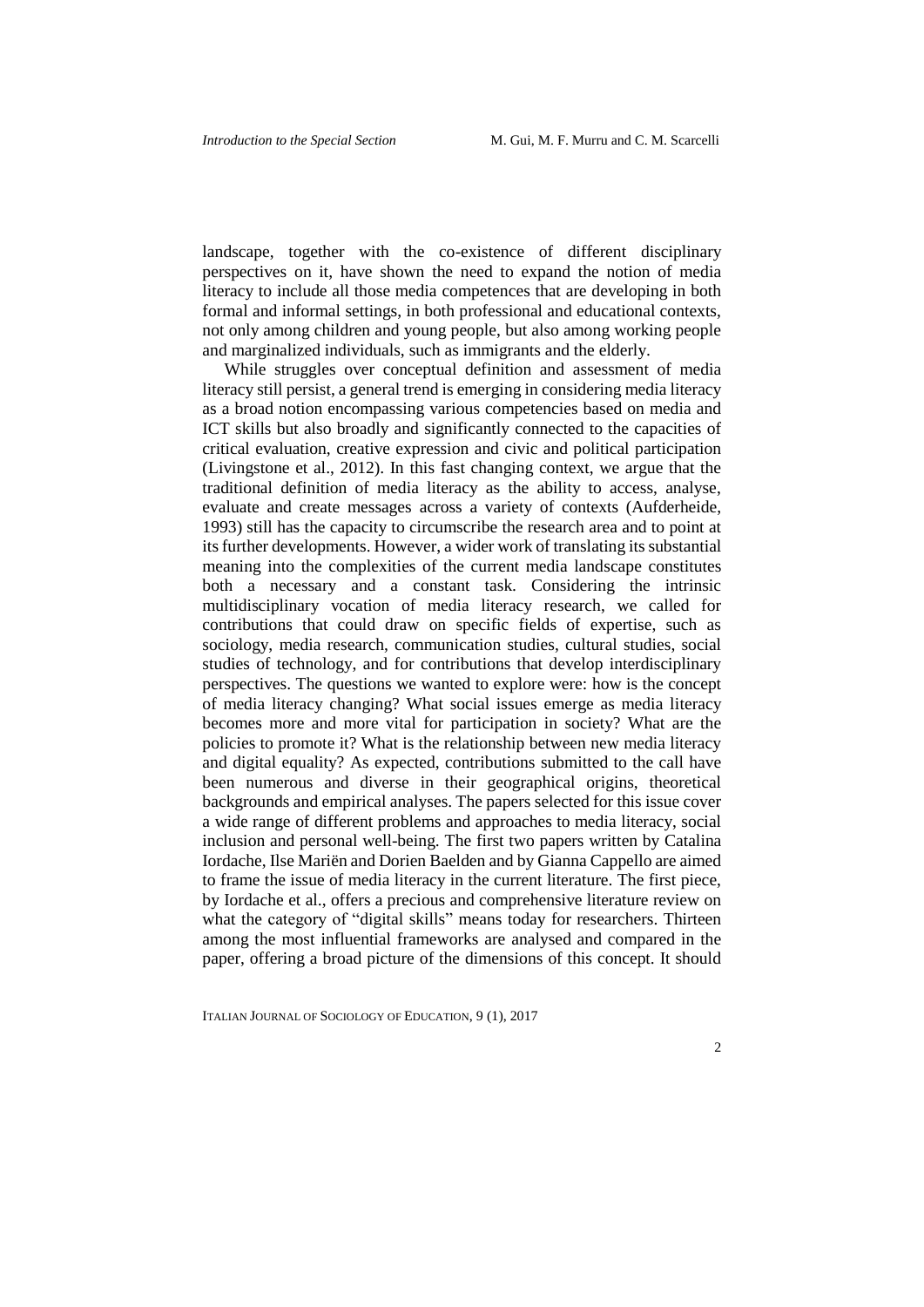be noted that the review also outlines interesting trends throughout the years, so that some dimensions have emerged in the last few years together with technological and socio-cultural changes. For example, knowing how to manage a digital identity, the awareness of audience's characteristics when we publish on social media and the ability to protect personal data are acquiring a growing importance as "digital skills".

The second contribution by Gianna Cappello offers a critical analysis of the concept of media literacy. After a short historical overview of the scientific debate developed in the last fifty years around the expanding notion of literacy, she questions the techno-utopist and instrumentalist rhetoric that has often inspired the adoption of media technologies in educational contexts. According to Cappello, there is an urgent need to shift the focus of the debate from instrumental access to qualified access in terms of the critical, creative and cultural competence needed for a full and active involvement in contemporary media-saturated societies. She concludes suggesting that the design and implementation of both research and policies on media literacy should take into account three intertwined processes: the historical development of technologies, the socially stratified ways in which individuals adopt and adapt technologies in their daily lives, the commitment of public institutions.

The third and fourth papers (written respectively by Annalisa Buffardi and Gabriella Taddeo, and by Luis Pereira, Ana Jorge and Maria José Brites) more directly deal with media literacy in the life of adolescents and youngsters in general. Annalisa Buffardi and Gabriella Taddeo show data gathered by INDIRE (National Institute of Documentation, Innovation and Research in Education) in 2015. The authors outline different "digital styles" and connect them with school achievement and motivation. They also show how participation in advanced online activities in classrooms can be beneficial for a conscious use of technology by students outside the school. Luis Pereira, Ana Jorge and Maria José Brites present results from research in Portugal about competitions in schools with the aim of discussing their effectiveness as a strategy for developing Media Education. The sample of competitions analysed has shown the capacity to cover dimensions of Media Education which are usually not embedded in the curriculum (especially media production) and which allow students to develop diverse media skills through learning by doing. However, the lack of evaluation does not allow one to assess the effectiveness of these initiatives. The authors conclude their

ITALIAN JOURNAL OF SOCIOLOGY OF EDUCATION, 9 (1), 2017

3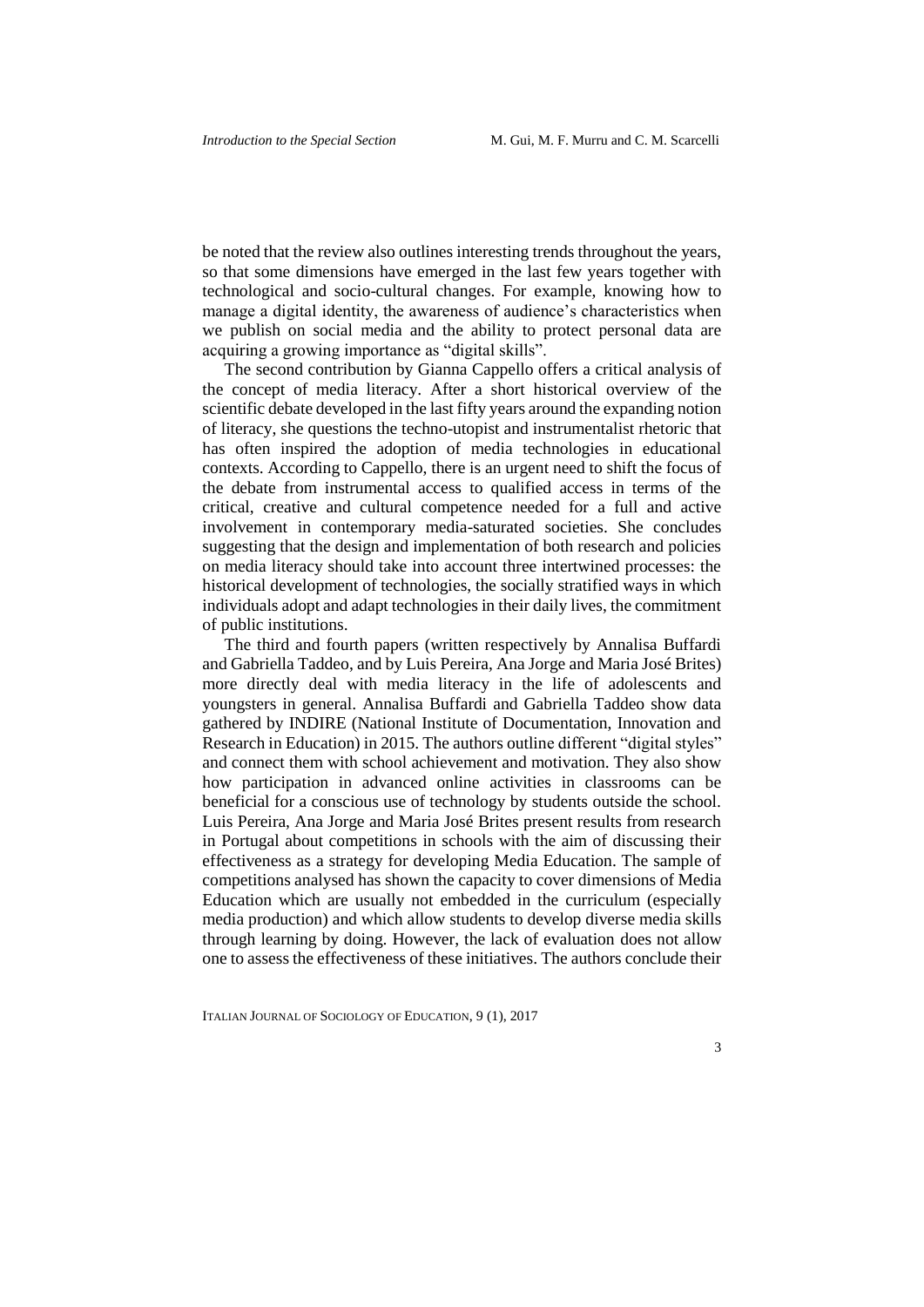contribution by recommending the introduction of assessment processes as a way to enhance critical thinking, connection to the curriculum and a deeper involvement of the participants in these actions.

In the fifth article, following the approach of new childhood studies, Cosimo Marco Scarcelli starts from adolescents' own words about media education. Through youths' experiences, expectations, desires and critiques, the paper wants to give teachers, educators and adults in general useful ideas in order to create with young people (and not just for young people) discourses and practices able to position the uses of technologies within everyday activity. The author shows that the direct involvement of adolescents can bring about more dynamic and dialogical media-educational actions. The final result is a strategy of media education that breaks the normative point of view to allow a critical discussion of everyday practices and to enhance the participative capability implied in the use of media.

The sixth paper by Anne-Sophie Collard, Thierry De Smedt, Marie Dufrasne, Pierre Fastrez, Valèria Ligurgo, Geoffroy Patriarche and Thibault Philippette deals with the relevant issue of media literacy in the workplace. The authors introduce a conceptual framework that articulates two models of digital media literacy at work: one based on functional-operational skills that defines the worker as compliant, and the other based on critical-creative competences that defines the worker as inventive. Through ethnography and critical discourse analysis, they show how digital media literacy is performed and articulated in practices and discourses.

The seventh and last paper, by Marco Gui, Marco Fasoli and Roberto Carradore, offers a theoretical proposal for the future of media literacy studies. The authors show how the massive diffusion of smartphones and mobile connectivity and of the consequent availability of an overabundant number of information and social relationship options throughout the day open new needs of competence for digital media users. Users more and more feel the need to avoid excessive multitasking, fragmentation of daily time and overconsumption of new media, not only to perform well in study or work, but also to live well. The notion of "digital well-being" opens up a reflection on a new set of individual skills but also on socially constructed discourses of what is "good" in life with digital media.

It seems to us that these pieces show a fruitful convergence by identifying a number of emerging issues for media literacy research. First, the authors bring more evidence of a clear shift from a technical and access-related

ITALIAN JOURNAL OF SOCIOLOGY OF EDUCATION, 9 (1), 2017

 $\overline{\mathbf{A}}$